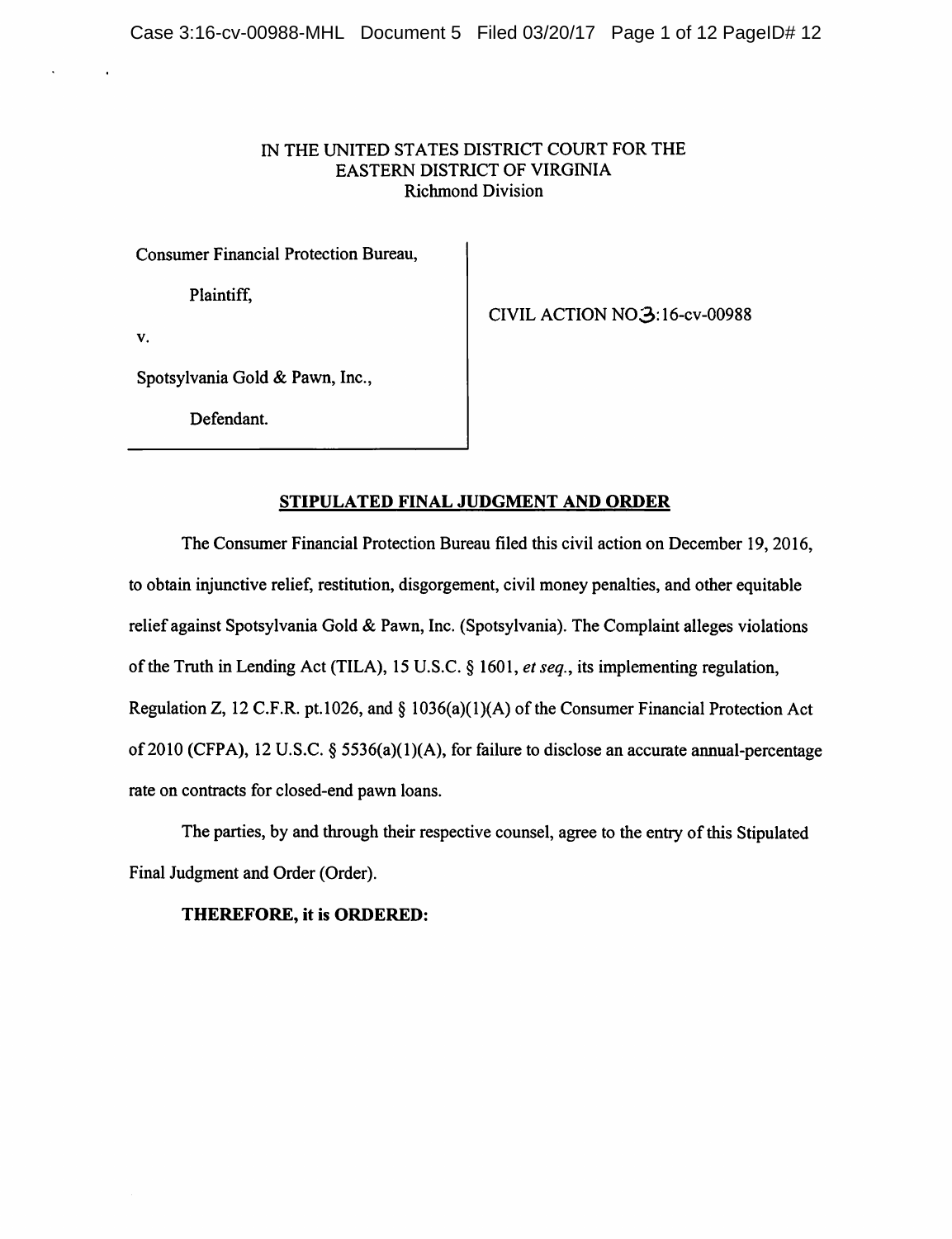#### FINDINGS AND CONCLUSIONS

1. This Court has jurisdiction over the parties and the subject matter of this action, and venue is proper in this district.

2. The parties agree to entry of this Order, without adjudication of any issue of fact or law, to settle and resolve all matters in dispute arising from the conduct alleged in the Complaint to the Effective Date of this Order.

3. Defendant neither admits nor denies any allegations in the Complaint, except as specifically stated in this Order. For purposes of this Order, Defendant admits only those facts in the Complaint necessary to establish the Court's jurisdiction over Defendant and the subject matter of this action.

4. Defendant waives service under Rule 4(d) of the Federal Rules of Civil Procedure and waives all rights to seek judicial review or otherwise challenge or contest the validity of this Order.

5. The relief provided in this Order is appropriate and available under §§ 1054 and 1055 ofthe CFPA, 12 U.S.C. §§ 5564, 5565, and §§ 108 and 128 ofTILA, 15 U.S.C. §§ 1607, 1638.

6. Defendant waives any claim it may have under the Equal Access to Justice Act, 28 U.S.C. § 2412, concerning the prosecution of this action to the date of this Order.

7. Each party will bear its own costs and expenses, including, without limitation, attorneys' fees.

8. Entry of this Order is in the public interest.

 $\overline{2}$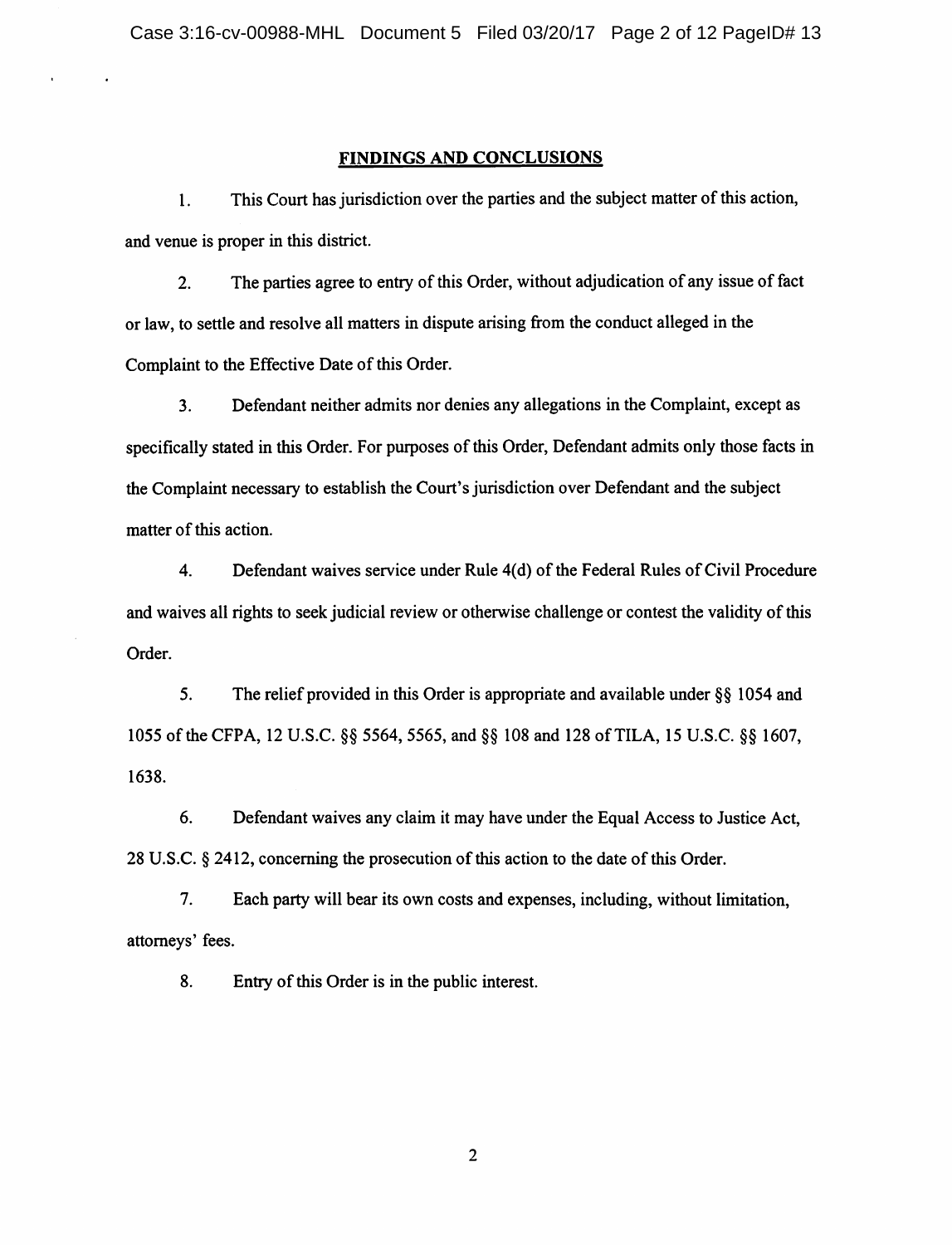#### **DEFINITIONS**

9. "Affected Consumers" means consumers who entered a contract for a pawn loan from Spotsylvania between January 1, 2013, and the date of this Order.

10. "APR" or "Annual Percentage Rate" means "a measure of the cost of credit, expressed as a yearly rate," as described in 12 C.F.R. § 1026.22(a)(1).

11. "Bureau" means the Consumer Financial Protection Bureau.

12. "Defendant" means Spotsylvania Gold & Pawn, Inc., and its successors and assigns.

13. "Effective Date" means the date this Order is entered.

14. "Enforcement Director" means the Assistant Director for the Office of Enforcement of the Consumer Financial Protection Bureau, or his or her delegee.

15. "Related Consumer Action" means a private action by or on behalf of one or more consumers or an enforcement action by another governmental agency brought against Spotsylvania based on substantially the same facts as described in the Complaint.

#### ORDER

#### A. Conduct Relief

16. Spotsylvania and its officers, agents, servants, employees, attorneys, and all other persons who are in active concert or participation with them and who have actual notice of this Order, whether acting directly or indirectly, may not violate and must take reasonable measures to ensure that its service providers, affiliates, and other agents do not violate TILA and Regulation Z, 15 U.S.C. § 1601, et seq., 12 C.F.R. pt. 1026. Spotsylvania, whether acting directly or indirectly, is permanently restrained from:

a. issuing consumer-finance contracts that disclose an incorrect APR; and

3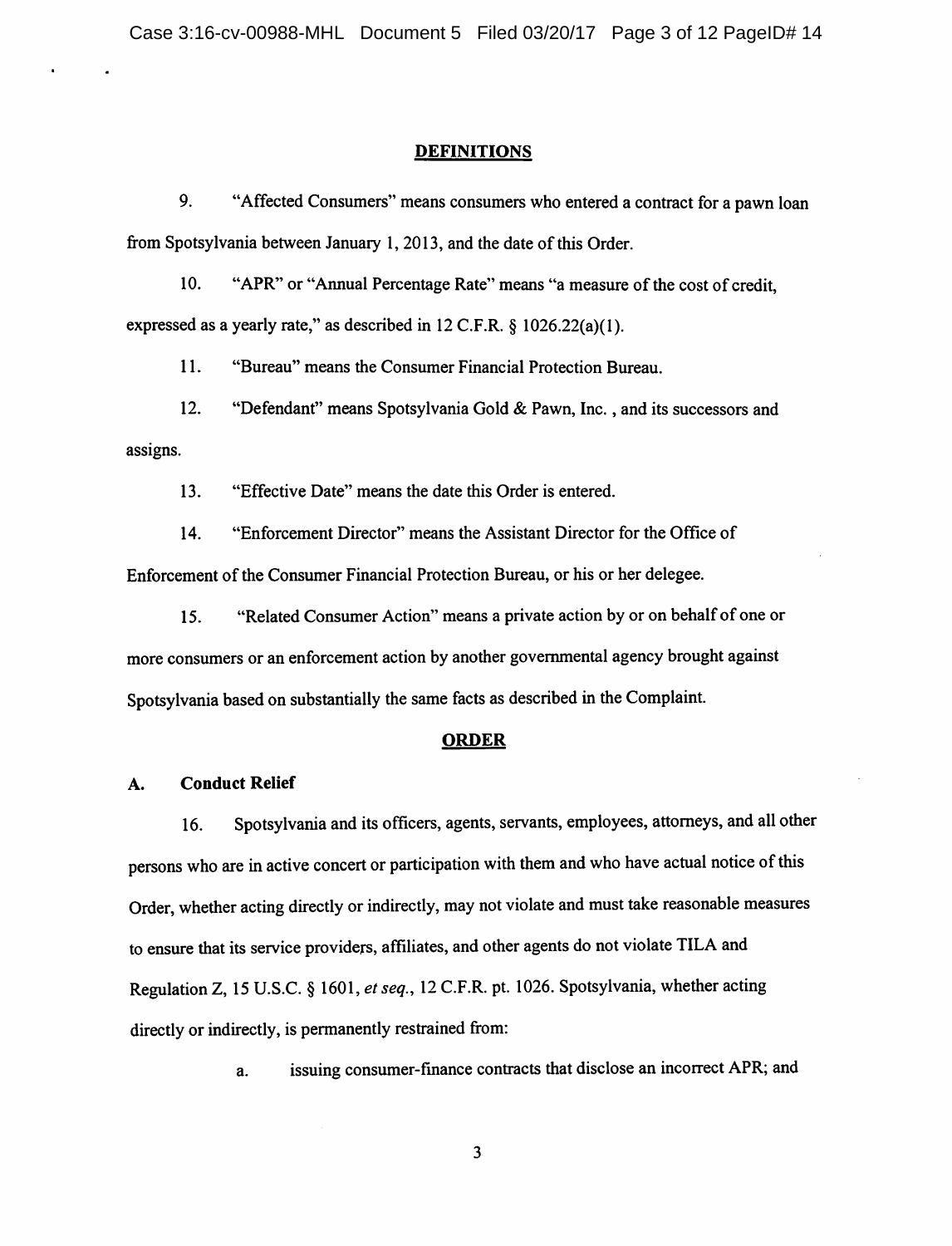b. issuing consumer-finance contracts that do not fully and accurately disclose all information required by TILA and Regulation Z in the manner required, 15 U.S.C. § 1601, et seq., 12 C.F.R. pt. 1026.

Nothing in this Order shall be read as an exception to this paragraph.

## B. Order to Pay Disgorgement

17. Judgment for monetary relief is hereby entered in favor of the Bureau and against Spotsylvania in the amount of \$20,209.48.

18. Spotsylvania is ordered to pay \$20,209.48 in two payments of \$ 10,104.74 each, the first within 60 calendar days of the Effective Date, and the second within 90 calendar days of the Effective Date, each in the form of a wire transfer to the Bureau or to such agent as the Bureau may direct, in accordance with wiring instructions to be provided by counsel for the Bureau. The Bureau will deposit the payments in the United States Treasury as disgorgement.

19. Spotsylvania must relinquish all dominion, control, and title to the funds paid to the fullest extent permitted by law, and no part of the funds may be returned to Spotsylvania.

## C. Order to Pay Civil Money Penalties

20. Under  $\S$  1055(c) of the CFPA, 12 U.S.C.  $\S$  5565(c), taking into account the factors in 12 U.S.C. § 5565(c)(3), judgment for a civil penalty is entered against Spotsylvania in the amount of \$7,500.00.

21. This civil money penalty is imposed based on the alleged violations of law described in the Complaint.

22. Within fourteen calendar days of the Effective Date, Spotsylvania must pay the civil money penalty by wire transfer to the Bureau or to the Bureau's agent in compliance with the Bureau's wiring instructions. Spotsylvania must relinquish all dominion, control, and title to

 $\overline{\mathbf{4}}$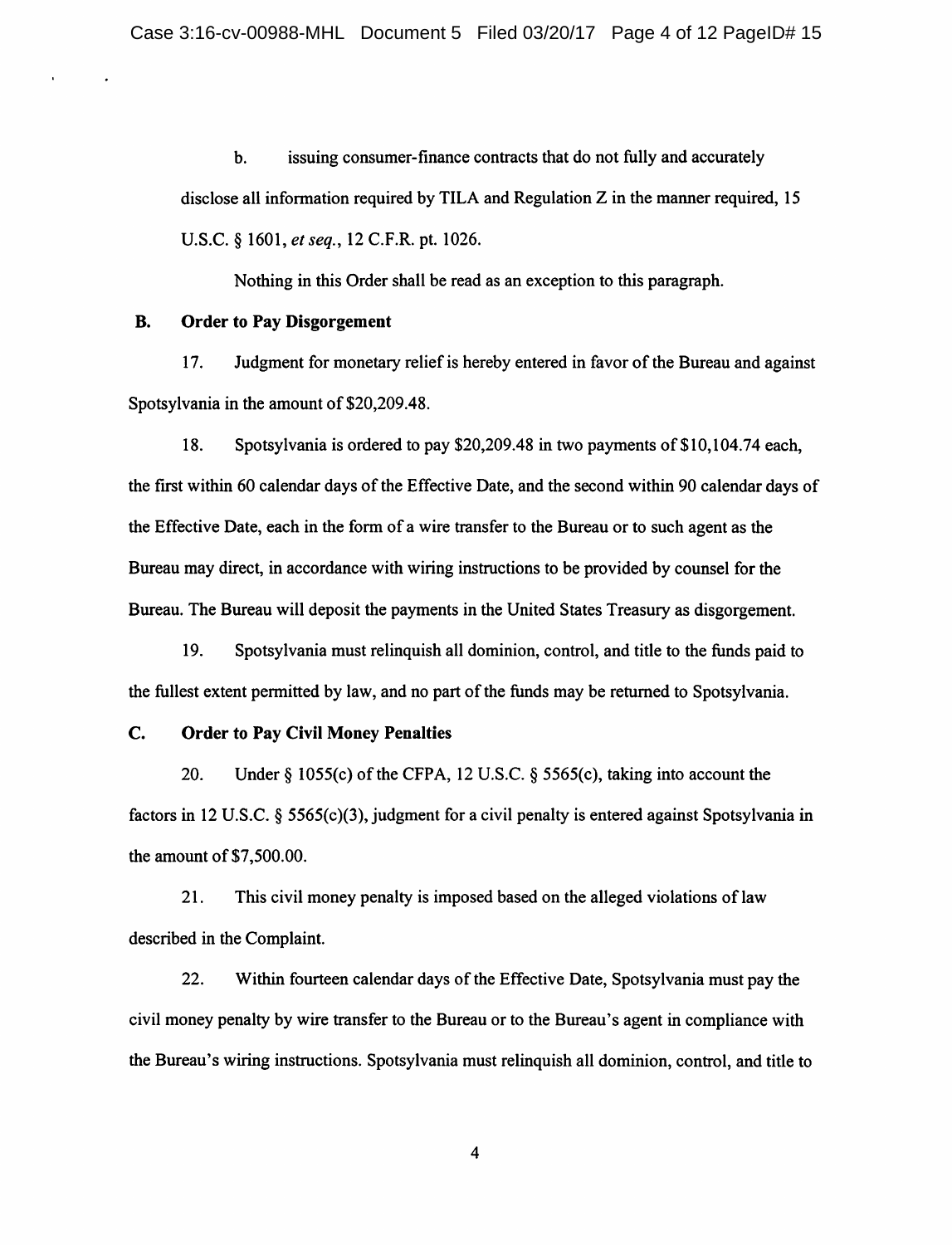the funds paid to the fullest extent permitted by law, and no part of the funds may be returned to Spotsylvania.

23. The civil money penalty paid under this Order will be deposited in the Civil Penalty Fund of the Bureau pursuant to  $\S$  1017(d) of the CFPA, 12 U.S.C.  $\S$  5497(d).

24. Spotsylvania must treat the civil money penalty paid under this Order as a penalty paid to the government for all purposes. Regardless of how the Bureau ultimately uses those funds, Spotsylvania may not:

a. claim, assert, or apply for a tax deduction, tax credit, or any other tax benefit for any civil money penalty paid under this Order; or

b. seek or accept, directly or indirectly, reimbursement or indemnification from any source, including but not limited to payment under any insurance policy, for any civil money penalty paid under this Order.

25. To preserve the deterrent effect of the civil money penalty, in any Related Consumer Action, Spotsylvania may not argue that Spotsylvania is entitled to, nor may Spotsylvania benefit from, any offset or reduction of any compensatory monetary remedies imposed in the Related Consumer Action because of the civil money penalty paid in this action (Penalty Offset). If the court or tribunal in any Related Consumer Action grants a Penalty Offset, Spotsylvania must, within 30 calendar days after entry of a final order granting the Penalty Offset, notify the Bureau and pay the amount of the Penalty Offset to the United States Treasury. Such a payment will not be considered an additional civil money penalty and will not change the amount of the civil money penalty imposed in this action.

 $5<sup>5</sup>$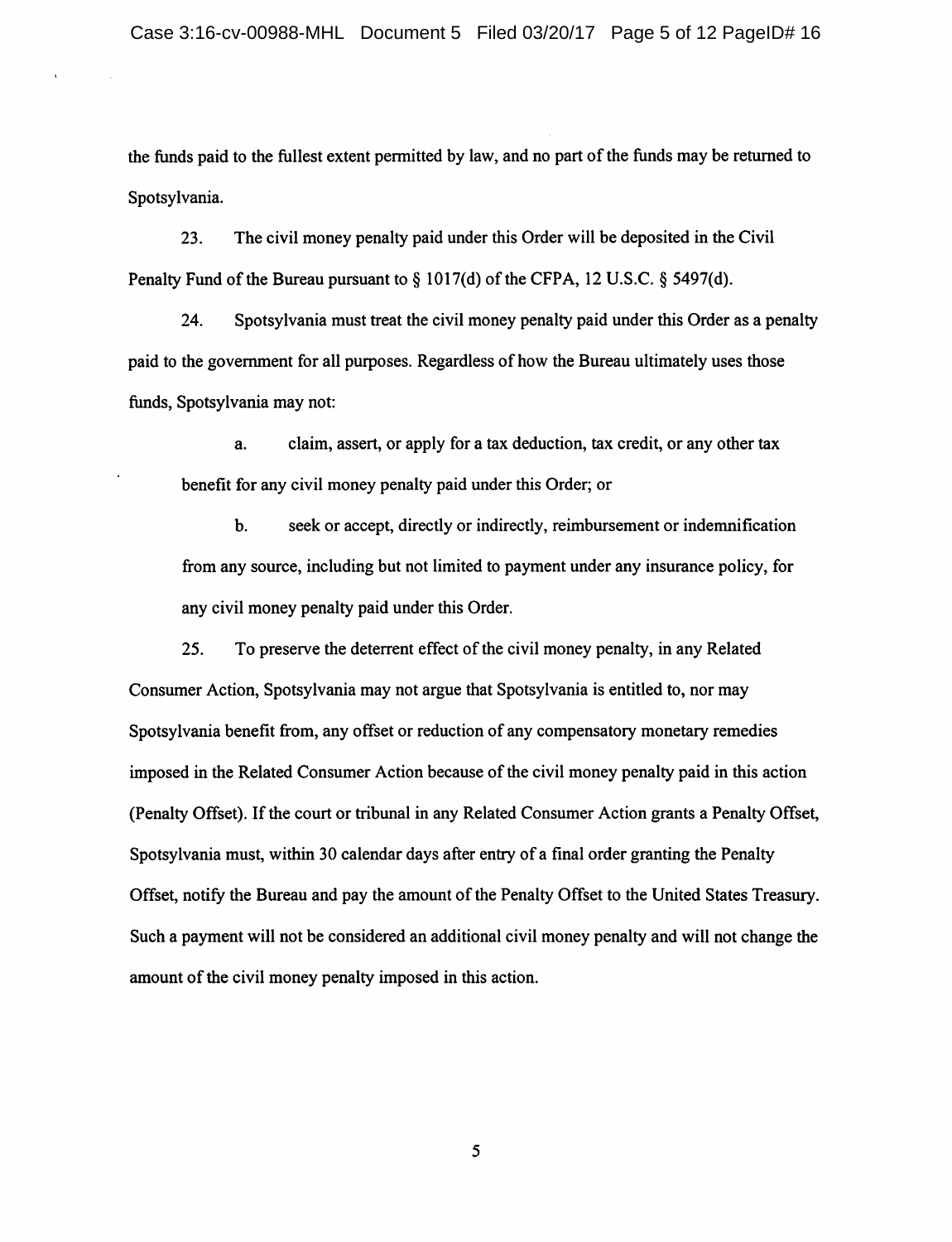#### D. Default or Delinquency

26. In the event of any default on Spotsyivania's obligations to make payment to the Bureau under this Order, interest, computed under 28 U.S.C. § 1961, as amended, will accrue on any outstanding amount not paid from the date of default to the date of payment and will immediately become due and payable.

27. Under 31 U.S.C. § 7701, Spotsylvania must furnish to the Bureau its taxpayer identifying number, which may be used for purposes of collecting and reporting on any delinquent amount arising out of this Order.

## E. Reporting Requirements

28. For five years from the Effective Date, Spotsylvania must notify the Bureau of any development that may affect compliance obligations arising under this Order, including, but not limited to: a dissolution, assignment, sale, merger, or other action that would result in the emergence of a successor company; the creation or dissolution of a subsidiary, parent, or affiliate that engages in any acts or practices subject to this Order; the filing of any bankruptcy or insolvency proceeding by or against Spotsylvania; or a change in Spotsyivania's name or address. Spotsylvania must provide this notice at least 30 days before the development or as soon as practicable after learning about the development, whichever is sooner.

29. Within 21 days of the Effective Date, Spotsylvania must designate and provide to the Bureau at least one telephone number and an email, physical, and postal address as points of contact that the Bureau may use to communicate with Spotsylvania.

30. Within 90 days ofthe Effective Date, and again one year after the Effective Date, Spotsylvania must submit to the Enforcement Director an accurate written compliance-progress report (Compliance Report), that, at a minimum:

6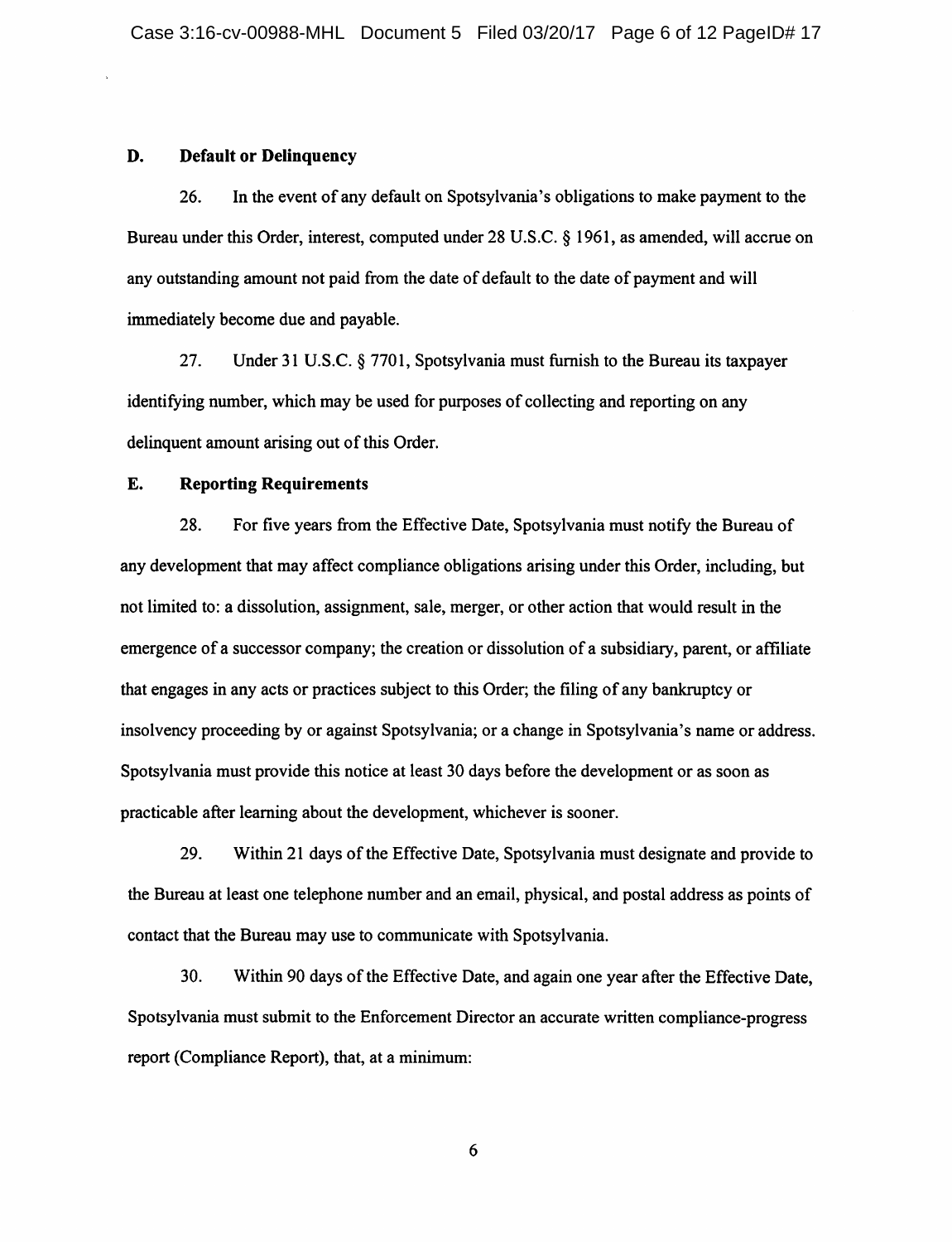a. describes in detail Spotsylvania's compliance with this Order; and

b. attaches a copy of each Order Acknowledgment obtained under Section F of this Order, unless previously submitted to the Bureau.

## F. Order Distribution and Acknowledgement

31. Within seven days of the Effective Date, Spotsylvania must submit to the Enforcement Director an acknowledgment of receipt of this Order, sworn under penalty of perjury.

32. Within 30 days of the Effective Date, Spotsylvania must deliver a copy of this Order to each of its board members and executive officers, as well as any persons with responsibilities related to the injunctive relief described in Section A of this Order, whether they are managers, employees, service providers, or other agents or representatives.

33. For five years from the Effective Date, Spotsylvania must deliver a copy ofthis Order to any business entity resulting from any change in structure referred to in Section E, any future board members and executive officers, as well as to any managers, employees, service providers, and other agents or representatives who will have responsibilities related to the injunctive relief described in Section A of this Order, before they assume their responsibilities.

34. Should Spotsylvania seek to transfer or assign all or part ofits operations that are subject to this Consent Order, Spotsylvania must, as a condition of sale, obtain the written agreement of the transferee or assignee to comply with all applicable provisions of this Consent Order.

35. Spotsylvania must secure a signed and dated statement acknowledging receipt of a copy of this Order, ensuring that any electronic signatures comply with the requirements of the

 $7\overline{ }$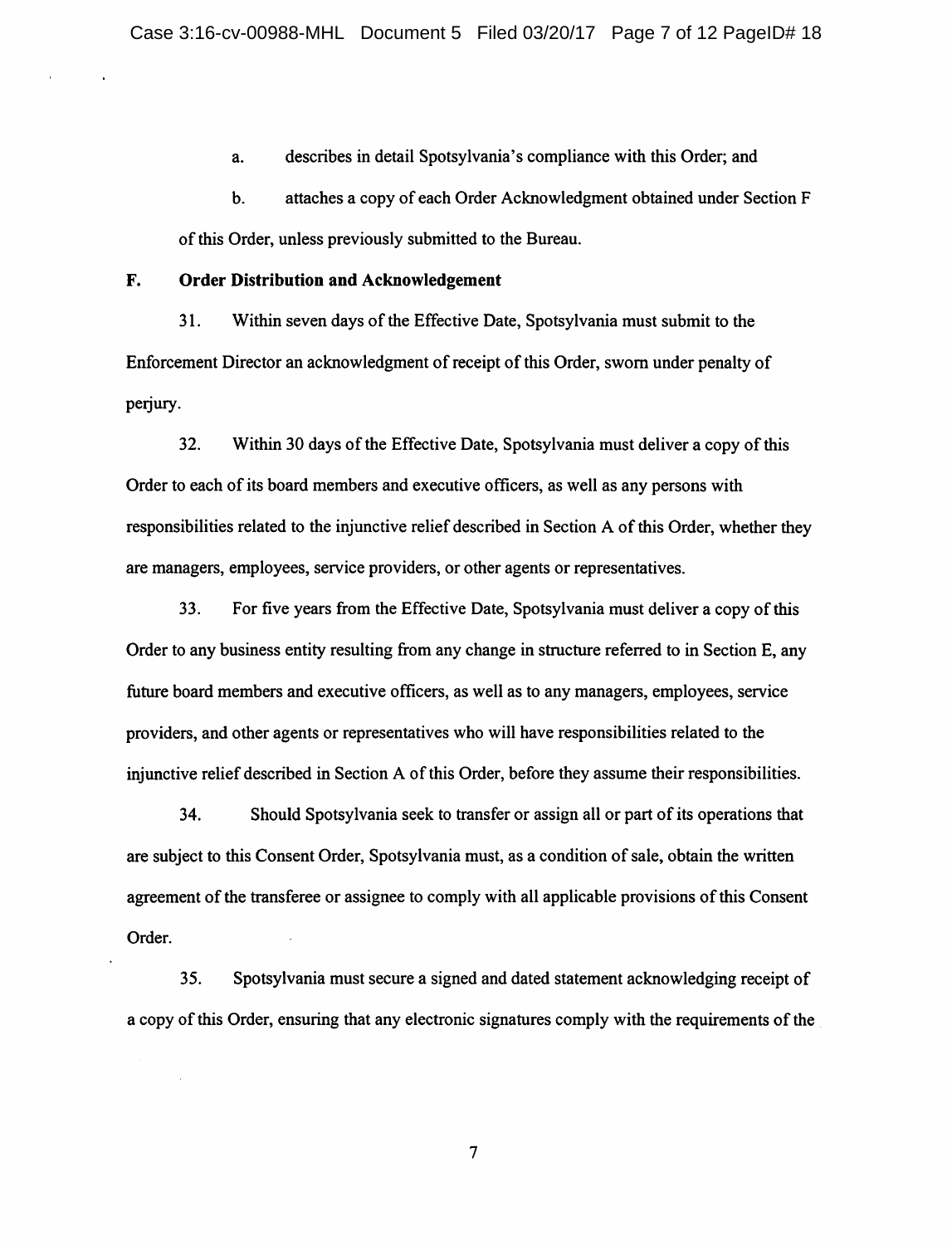E-Sign Act, 15 U.S.C. § 7001 *et seq.*, within 30 days of delivery of the Order, from all persons receiving a copy of this Order under this Section.

## G. Recordkeeping

36. Spotsylvania must retain, for at least five years from the Effective Date, all documents and records necessary to demonstrate full compliance with each provision ofthis Order, including:

a. all documents and records pertaining to the Affected Consumers; and

b. all consumer-finance contracts.

37. Upon request by the Bureau, Spotsylvania must make the documents identified in paragraph 36 available to the Bureau within 30 days.

# H. Notices to the Bureau

38. Unless otherwise directed in writing by the Bureau, Spotsylvania must provide to the Bureau all submissions, requests, communications, or other documents required by this Order in writing, with the subject line, "Consumer Financial Protection Bureau v. Spotsylvania Gold & Pawn, Inc., File No. 2016-1674-02," by email to Enforcement Compliance@cfpb.gov, and contemporaneously by first-class mail to:

> Assistant Director for Enforcement Consumer Financial Protection Bureau ATTENTION: Office of Enforcement 1700 G Street, N.W. Washington D.C. 20552.

# I. Cooperation with the Bureau

39. For five years from the Effective Date, Spotsylvania must cooperate fully with the Bureau in this matter and in any investigation related to or associated with the conduct described in the Complaint. Spotsylvania must provide truthful and complete information, evidence, and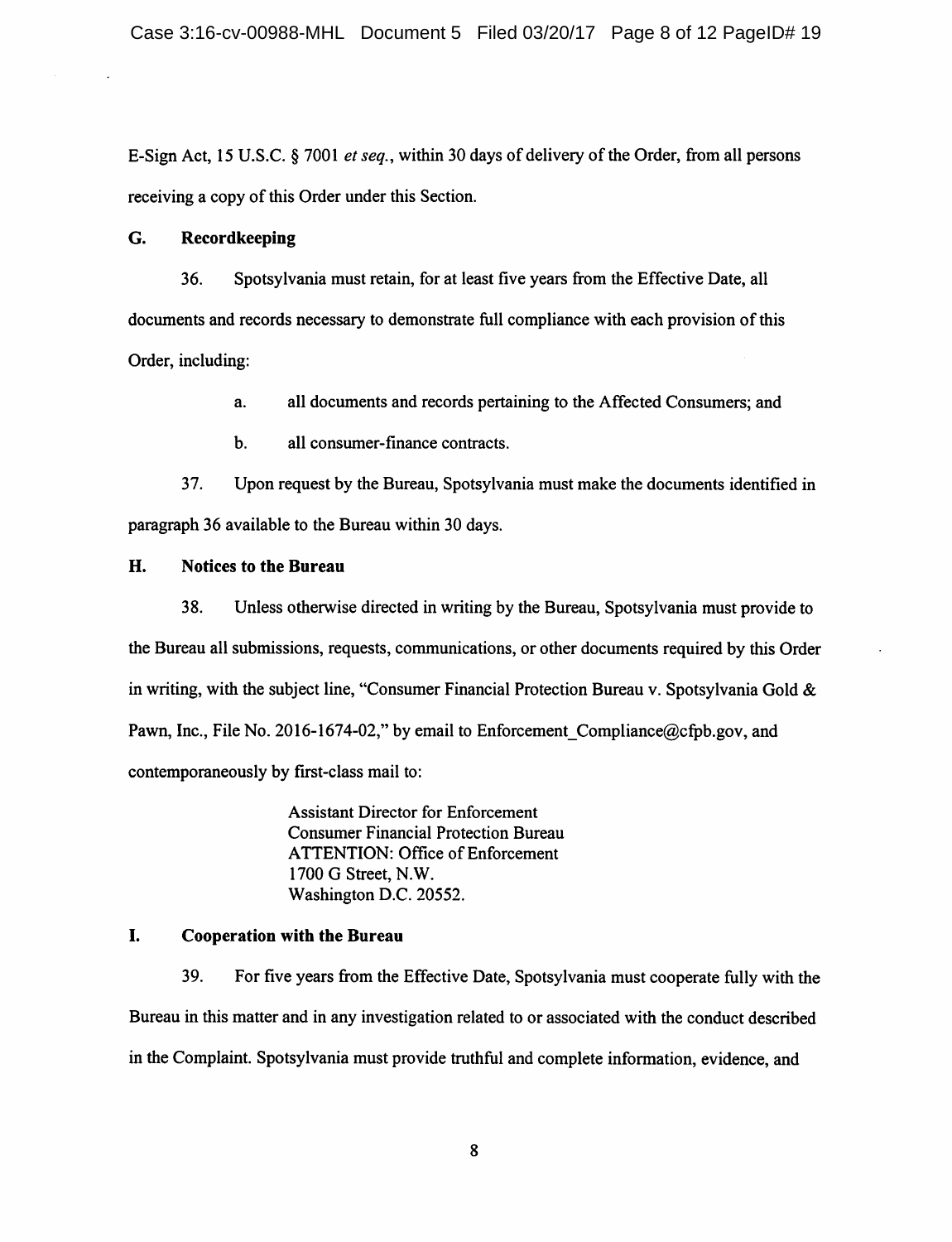testimony. Spotsylvania must require its officers, employees, representatives, or agents to appear for interviews, discovery, hearings, trials, and any other proceedings that the Bureau may reasonably request upon 14 days written notice, or other reasonable notice, at such places and times as the Bureau may designate, without the service of compulsory process.

#### J. Compliance Monitoring

40. For five years from the Effective Date, for purposes of compliance monitoring, the Bureau may communicate directly with Spotsylvania, and Spotsylvania may, at its election, have counsel present during such communications and may consult with counsel prior to responding to such communications.

41. For five years from the Effective Date, Spotsylvania must permit Bureau representatives to interview any employee or other person affiliated with Spotsylvania who has agreed to such an interview. The person interviewed may have counsel present.

42. Nothing in this Order limits the Bureau's lawful use of compulsory process under 12 U.S.C. § 5526 and 12 C.F.R. § 1080.6.

43. For five years from the Effective Date, Spotsylvania agrees to be subject to the Bureau's supervisory authority under 12 U.S.C. § 5514. Consistent with 12 C.F.R. § 1091.111, Spotsylvania may not petition for termination of supervision under 12 C.F.R. § 1091.113.

44. The Bureau releases and discharges Defendant Spotsylvania from all potential liability for law violations that the Bureau has or might have asserted based on the practices alleged in the Complaint, to the extent such practices occurred before the Effective Date and the Bureau knew about them as of the Effective Date. Notwithstanding this release, the Bureau may use the practices alleged in the Complaint in future enforcement actions against Spotsylvania or its affiliates to establish a pattern or practice of violations or the continuation of a pattern or

9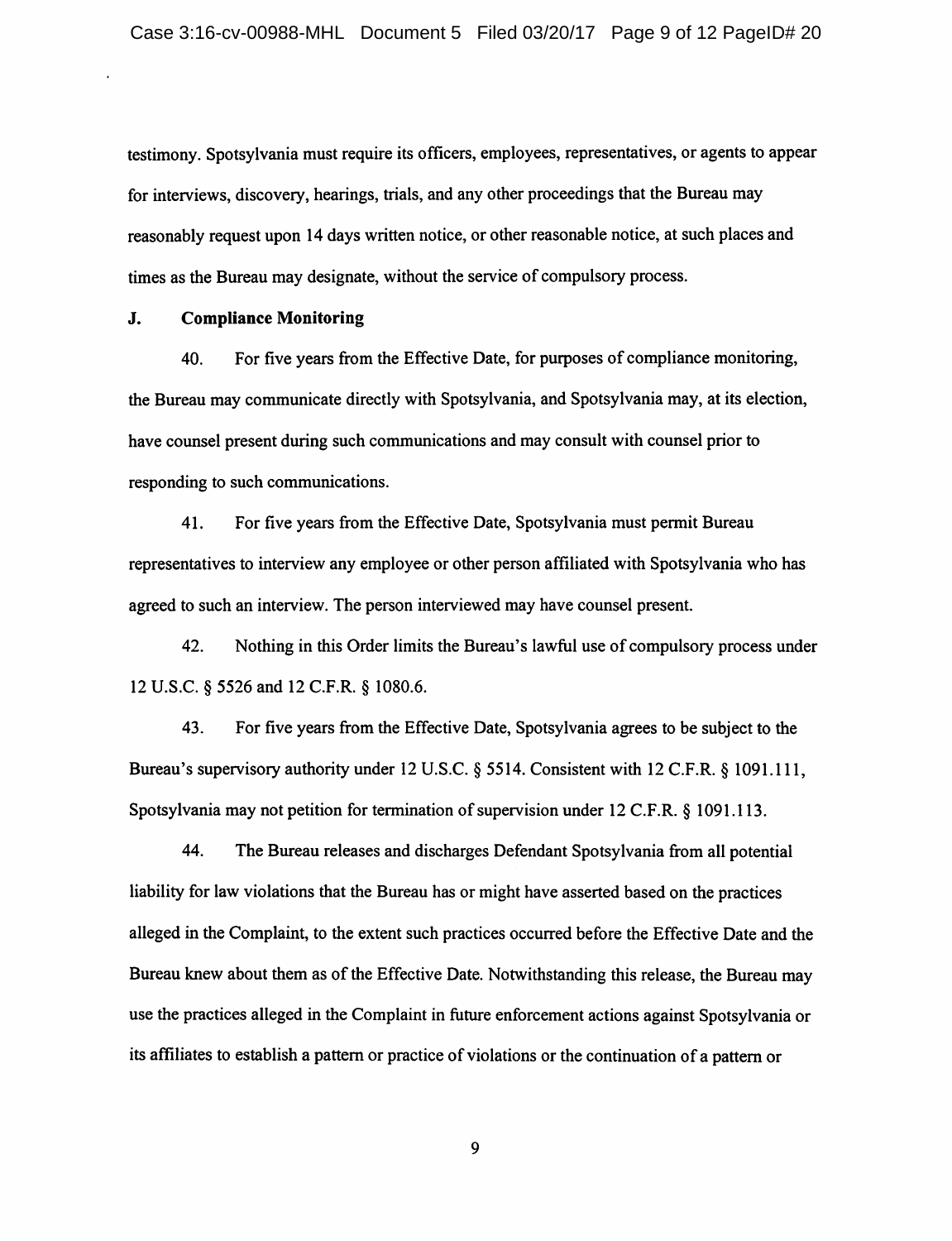practice of violations or to calculate the amount of any penalty. Thisrelease does not preclude or affect any right of the Bureau to determine and ensure compliance with the Order or to seek penalties for any violation of the Order.

## K. Retention of Jurisdiction

45. The Court shall retain jurisdiction of this matter for purposes of construction,

modification, and enforcement of this Order.

IT IS SO ORDERED. Dated this  $201\%$  day of March 2017.

 $M.$  Hannah Lauck  $M$ United States District Judge

UNITED STATES DISTRICT JUDGE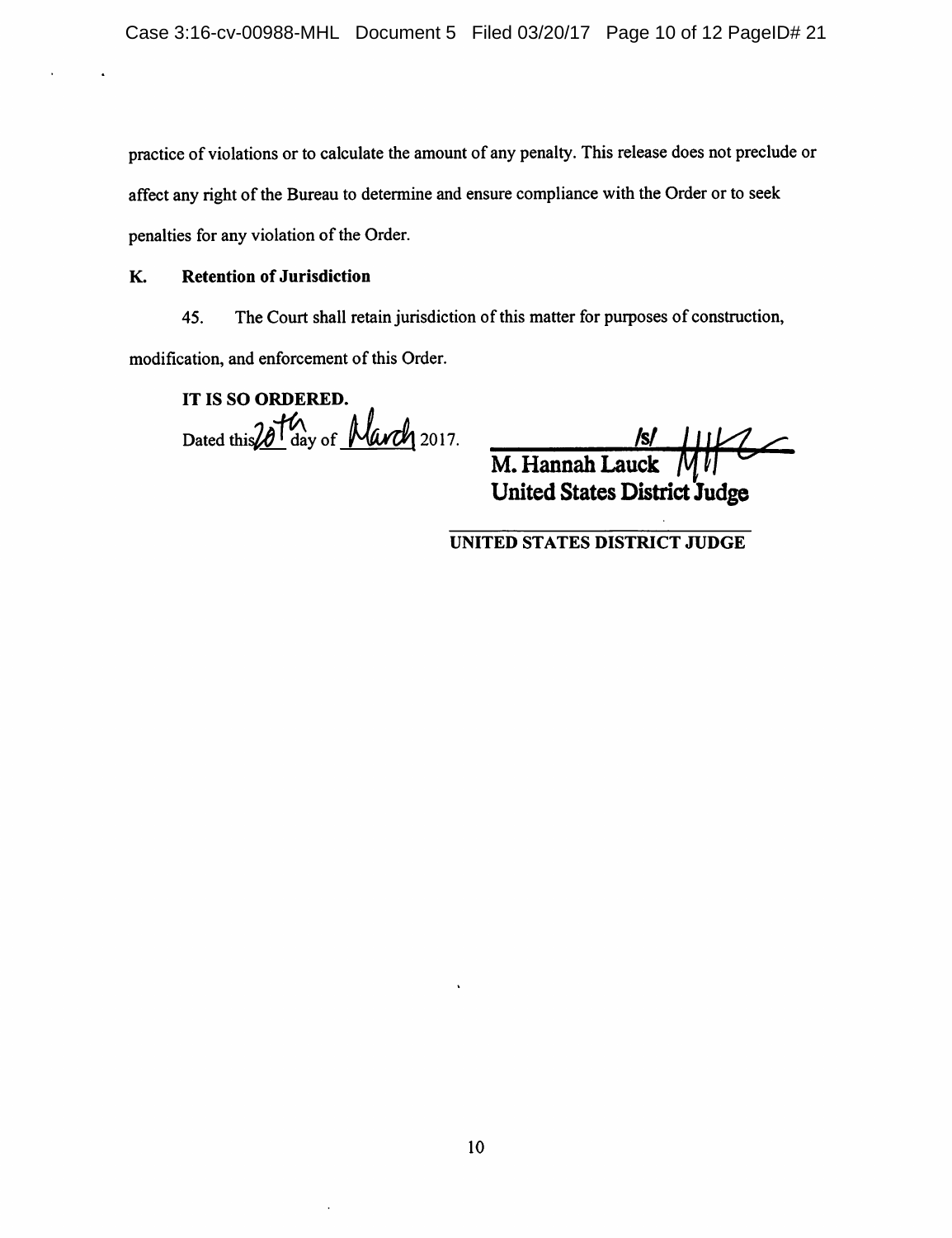Consented and agreed to:

FOR THE CONSUMER FINANCIAL PROTECTION BUREAU:

ANTHONY M. ALEXIS Assistant Director for Enforcement

JEFFREY PAUL EHRLICH Deputy Assistant Director for Enforcement

10

KARA K. MILLER (VSB No. 47821) Assistant Litigation Deputy DONALD R. GORDON (D.C. Bar No. 482384)' Senior Litigation Counsel Consumer Financial Protection Bureau 1700 G Street, NW Washington, DC 20552 E-mail: kara.miller@cfpb.gov Tel.: (202) 435-7825 Fax: (202) 435-7329

Attorneys for Plaintiff Consumer Financial Protection Bureau

Admitted pro hac vice.